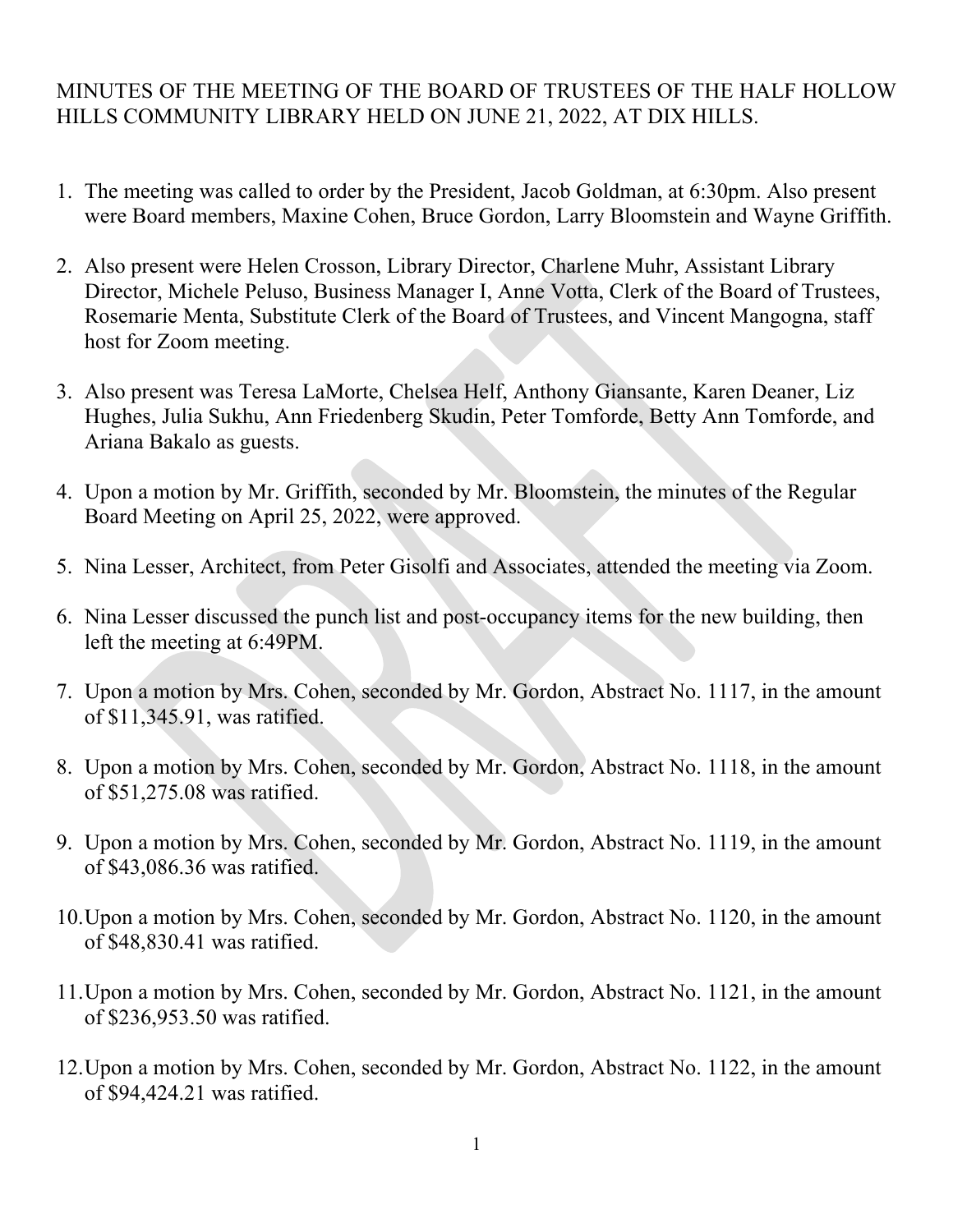- 13.Upon a motion by Mr. Bloomstein, seconded by Mrs. Cohen, the Payroll Warrant No. 1503, dated 5/19/22, in the amount of \$139,132.63, was ratified. (Mr. Gordon abstained).
- 14.Upon a motion by Mr. Bloomstein, seconded by Mrs. Cohen, the Payroll Warrant No. 1504, dated 6/02/22, in the amount of \$134,152.38, was ratified. (Mr. Gordon abstained).
- 15.Michele Peluso, Business Manager, discussed the financial reports.
- 16.Upon a motion by Mr. Bloomstein, seconded by Mrs. Cohen, the Board of Trustees approved contractual increases for the first pay period of fiscal year 22/23 to include 4 additional days (6/27, 6/28, 6/29 and 6/30). (Mr. Gordon abstained).
- 17.The Board of Trustees discussed Canteen and it was agreed that vending machines will be researched.
- 18.The Board of Trustees agreed to table the discussion of Arborvitae, Shades, and Window Tint.
- 19.The Board of Trustees agreed to consider Juneteenth in the next contract negotiation.
- 20. Guest, Karen Deaner, informed us of the  $9<sup>th</sup>$  grade orientation at Half Hollow Hills High School which included a discussion of proper student behavior at the public library.
- 21.Guest, Theresa LaMorte, commended the Library's Teen Services Department on behavior improvements with the teens.
- 22.Guest, Liz Hughes, discussed the challenges and opportunities as it relates to teen patrons.
- 23.Helen Crosson, Library Director, discussed her Director's Report and provided a staffing update.
- 24.Upon a motion by Mr. Griffith, seconded by Mr. Bloomstein, the Board of Trustees entered Executive Session to discuss personnel matters at 7:59PM.
- 25.The Board of Trustees exited Executive Session at 8:28PM.
- 26.Upon a motion by Mr. Griffith, seconded by Mr. Bloomstein, the Board of Trustees approved the Personnel Report (Mr. Gordon abstained).
- 27.Upon a motion by Mrs. Cohen, seconded by Mr. Gordon, the meeting was adjourned at 8:29PM.